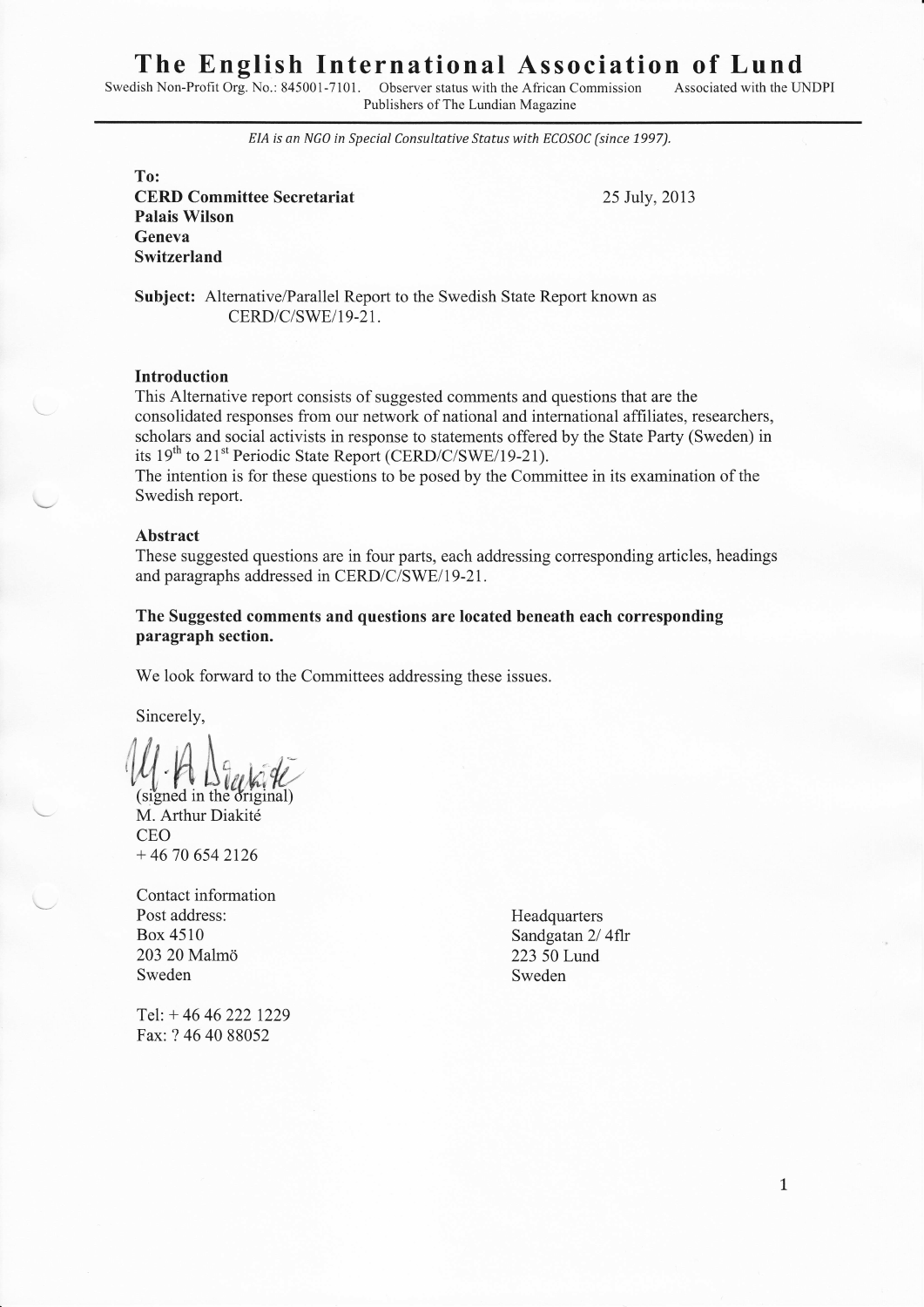Swedish Non-Profit Org. No.: 845001-7101. Observer status with the African Commission Publishers of The Lundian Magazine

EIA is an NGO in Special Consultative Status with ECOSOC (since 1997).

## **I Introduction**

## **Par. 1**

This NGO's alternative report takes exception to the combining of three State reports into a single document. Such a combination severely limits the examination of a report by NGOs since distribution and analysis of reports within shorter periods seems more appropriate considering the nature of the subject matter.

## **Suggested Question**

**Does the combining of the state report provide NGOs in Sweden with sufficient time to consolidate and submit questions and comments to the State Party with such a comprehensive document spanning three reports?** 

## **II. Population Statistics**

## **A. Population statistics**

Par. 2. This NGO's alternative report also takes exception to the State's report on the population in Sweden in Part II, Section A. par.2, Table 1, (Population by background, 2011- 12-31); Table 2, (Foreign-born population by region of birth, 2011-12-31); and table 3 (Countries of origin of the largest groups of foreign-born persons, 2011-12-31.) 1

Neither table identifies the population of Sweden with the variables required in the Convention in order to implement its provisions fully. The population of the foreign-born persons by region in the State report fails to clearly identify the "race" of those foreign-born populations even though persons of different races populate each continent named. We therefore suggest some questions, which the Committee might consider asking as they relate to specific articles in the State report.

## **Suggested Question**

**The populations of the continents named in Table 2 consist of persons who are recognized as racial minorities or indigenous persons in their countries of origin. If racial categories are not applied in Sweden, how does the State Party distinguish those foreign-born persons from the "majority" populations in the various continents listed in Tables 1 through 3?** 

## **III. Information relating to articles 2 to 7<sup>2</sup>**

## **Article 2.1**

5. Other general measures for combating ethnic discrimination, xenophobia and similar forms of intolerance

 $\frac{1}{1}$  CERD/C/SWE/10.21 pp. 2.4  $\frac{1}{2}$  CERD/C/SWE/19-21, pp. 3 – 4.

 $<sup>2</sup>$  Ibid., page 13, para 53.</sup>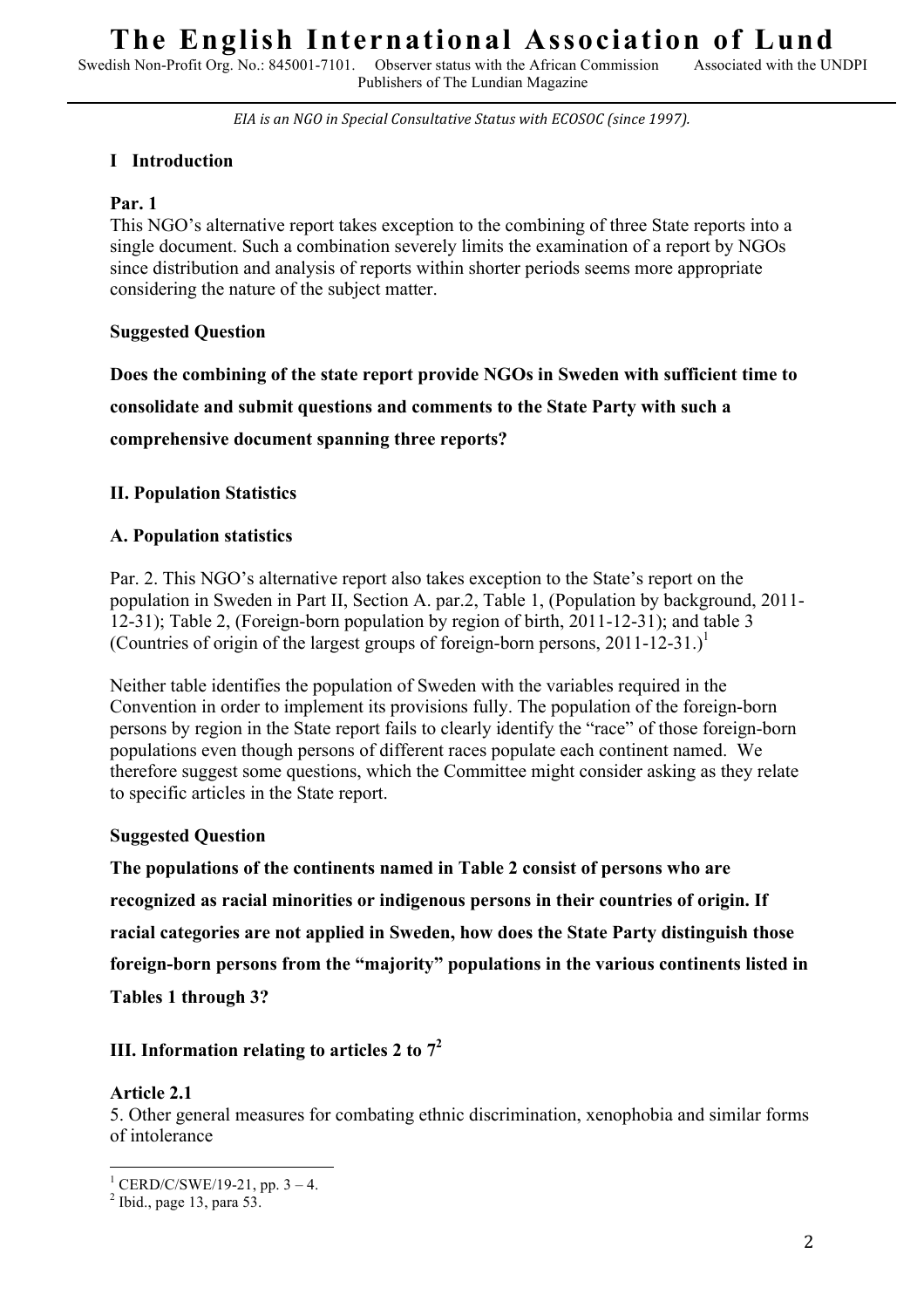Observer status with the African Commission Publishers of The Lundian Magazine

EIA is an NGO in Special Consultative Status with ECOSOC (since 1997). (b) Government support to organisations, with special reference to paragraph 12 in the Committees recommendations

## **Par. 53:**

The State Party reports that "*Local anti-discrimination offices are given funding in accordance with the Ordinance on State Grants for Activities that Prevent and Combat Discrimination.*<sup>3</sup> Yet, according to par. 45 on Table 8 (page 12) the numbers of discrimination cases that are closed via a judgment are disproportionately low considering the claims that local anti-discrimination offices are provided with funding in accordance with the ordinance.

# **Suggested Questions:**

**How much funding is provided to each of the local anti-discrimination offices?** 

**How many adjudicated cases per year have the local anti-discrimination offices** 

**prosecuted?**

**Do the adjudicated cases establish precedent or are the plaintiffs placated with** 

**settlements of small sums of money for damages?** 

**What level of competence is required of the volunteers?**

# **Article 2.2**

**Special measures, with reference to paragraph 13 in the Committees recommendations.**

## **Par. 64**

EIA takes exception to the State party's claims in this paragraph that among the reasons not allowing special measures based on ethnicity is that there is "*difficulty of determining which criteria employers should use for such assessments, ethnic registration, difficulty of determining which ethnic groups they should extend to, legal insecurity and unpredictability, and a risk of conflict between individuals*".

## **Suggested Questions:**

**What evidence does the State present to substantiate its reason for denying its ethnic** 

**minority groups their rights as provided for in Article 1:4 of the CERD?** 

**Why should "***conflict between individuals and groups***" be assumed when the State party** 

**has not applied Affirmative Action polices based on race?** 

**Who are likely to be the perpetrators of such conflict?** 

**Which ethnic (racial) groups would be most vulnerable to such behaviour?**

 <sup>3</sup> Ibid., par. 52.